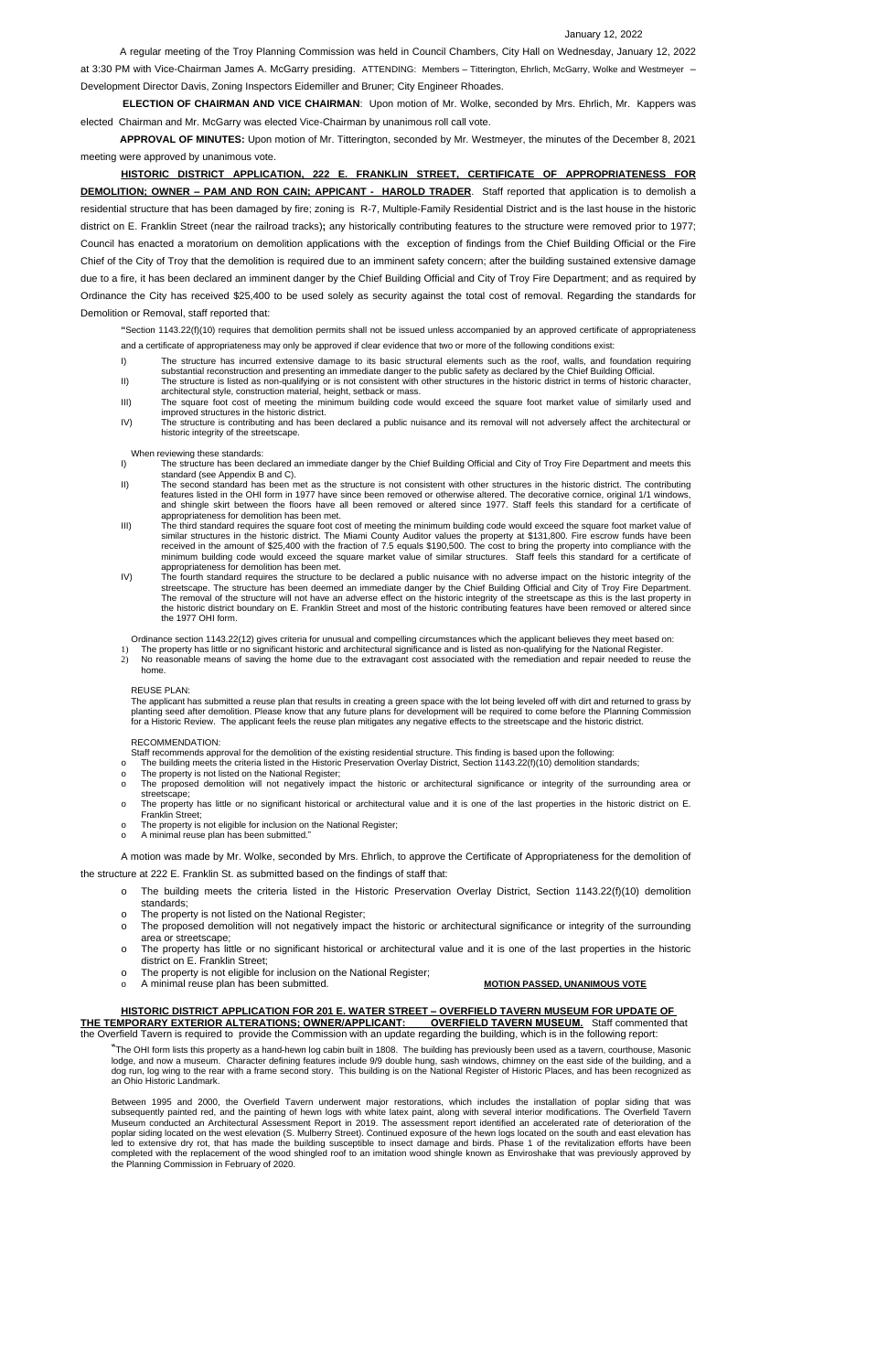On the August 25, 2021 Planning Commission Meeting, the applicant requested the review of the temporary exterior alterations to the building that included the removal of the poplar siding on the west façade along S. Mulberry Street and partial removal of the white latex paint on the front façade (Water Street) and east façades. The request was made to provide more accessibility to the structural engineer for a full inspection known as phase 2a of the project. The request was approved with the following conditions:

- Overfield Tavern Museum will provide an update of the findings from the structural engineer by December 21<sup>st</sup>, 2021.
- This approval is not permitting the final design or material replacement of any elements of the building, rather to provide access for the structural engineer to conduct a complete structural inspection.
- The removal of the white latex paint is conducted using the gentlest method possible, following the Secretary of Interior Standards for the Treatment of Historic Properties.

In October 2021, Midwest Maintenance Inc. removed the existing new-growth poplar siding on the west elevation facing Mulberry Street and the coating of white latex paint on the south elevation facing Water street, revealing the extent of the damage to the log walls. The structural engineer assessed the extent of the damage identifying which logs will need repaired or replaced (see Appendix A).

#### **FINDINGS:**

The west elevation logs that were protected by the wood siding are in relatively good repair with minimal repairs needed. The south and east elevations that were covered in latex paint need substantial repairs, including replacement logs.

- The proposed windows will meet all City of Troy code requirements;
- The OHI form does not list the windows as being historically significant to the building;
- Additional buildings within the Historic District also have vinyl windows. MOTION PASSED, UNANIMOUS VOTE

#### **NEXT STEPS:**

Museum staff are currently sourcing replacement logs and investigating the possibility of using old-growth logs salvaged from other log buildings in the region. The repair and replacement work are scheduled to take place in Spring 2022 weather pending. Overfield Tavern Museum will submit a new application for exterior modifications. City Staff will coordinate the repair efforts with the State Historic Preservation Office."

It was noted that no action was required on the update.

# **HISTORIC DISTRICT APPLICATION FOR 217-219 PUBLIC SQUARE SE FOR REPLACEMENT OF THREE EXTERIOR**

**WINDOWS; OWNER/APPLICANT: ADM REAL ESTATE HOLDINGS, LLC**. Staff reported: property is zoned B-3, Central Business District; it is on the National Register; application is to replace three wood second-floor windows with white double hung vinyl windows; the remaining windows were replaced with vinyl as approved by the Planning Commission in April of 2017; the double hung vinyl windows will match the existing windows; the second-floor windows are not considered contributing features to the building; and staff recommends approval of the application based on the findings that:

**MAIN LLC (RANDY KIMMEL) - FIRST READING:** Staff advised that this would be considered a first reading on the application, that no action could be taken at this meeting, that the Commission would be required to hold a public hearing at the next meeting; and then notify Council of the decision of the Commission; and if Council did not act to consider the item within five working days of being notified of the Commission's decision, the application would be considered approved. A report was submitted by staff as part of the First Reading and is attached to the original minutes.

- The proposed windows will meet all City of Troy code requirements;
- The OHI form does not list the windows as being historically significant to the building;
- Additional buildings within the Historic District also have vinyl windows.

A motion was made by Mr. Westmeyer, seconded by Mrs. Ehrlich, to approve the historic district application for 217-219 Public Square SE as submitted based on the findings of staff that:

**HISTORIC DISTRICT APPLICATION FOR 206 W. MAIN STREET, FOR THE INSTALLATION OF TWO BUILDING SIGNS;**

**OWNER: ERWIN PROPERTIES, LTD/MATTHEW ERWIN; APPLICANT: FLAGEL HUBER FLAGEL.** Staff reported: Parcel ID: D08**-** 001250 is zoned B-2, General Business District; structure was built in 1847; the 2/2 rectangular windows are double hung sash with stone lintels and sills; the gables project above the roof capped by a molded cornice; two interior chimneys are in each end wall; property is not listed on the National Historic Register; building is permitted a total of 100 square feet of building signage; application is for two sings for a total square footage of 11.4 square feet (one sign is 46" x 22" or 7 square feet and the other is 35" x 18" or 4.4 square feet); one sign will be facing north towards W Main Street while the other will face east towards S Plum Street; signs will be constructed of an aluminum composite material, covered by white 3M Vinyl. Colors include Regatta (SW 6517), Extra White (SW 7006), & Tricorn Black (SW 6258); and staff recommends approval based on the findings of:

- The proposed sign will meet the City of Troy Sign Code requirements;
- The proposed sign will not detract from the historic integrity of the building and streetscape**.**

**DISCUSSION.** In response to Mr. Titterington regarding if the white area may appear too stark, staff commented that based on the small size of the sign, staff did not believe the sign would appear stark.

A motion was made by Mr. Westmeyer, seconded by Mr. Titterington, to approve the historic district application for 206 W. Main Street as submitted, for the aluminum composite material, covered by white 3M Vinyl. Colors include Regatta (SW 6517), Extra White (SW 7006), & Tricorn Black (SW 6258) and based on the findings of staff that:

- The proposed sign will meet the City of Troy Sign Code requirements;
- The proposed sign will not detract from the historic integrity of the building and streetscape**.**

## **MOTION PASSED, UNANIMOUS VOTE**

**DOWNTOWN RIVERFRONT OVERLAY (DR-O) DISTRICT APPLICATION FOR 112-118 W. MAIN STREET; OWNER 116 W**

In attendance regarding this item: Jeremy Tomb (Evil Empire LLC), Ben Sutherly, Chris Manning (Troy Historic Preservation

Alliance, and Randy Kimmel (116 W Main LLC).

## Discussion.

It was commented that the Commission had previously approved a certificate of appropriateness for the demolition of the property, but that demolition is now before the Miami County court system; thus any action on the DR-O application and a historic district application for features for a new construction would be contingent upon the demolition stay being lifted and the demolition proceeding. Staff noted that the historic district review would not be considered until the next meeting and only if the DR-O application was recommended.